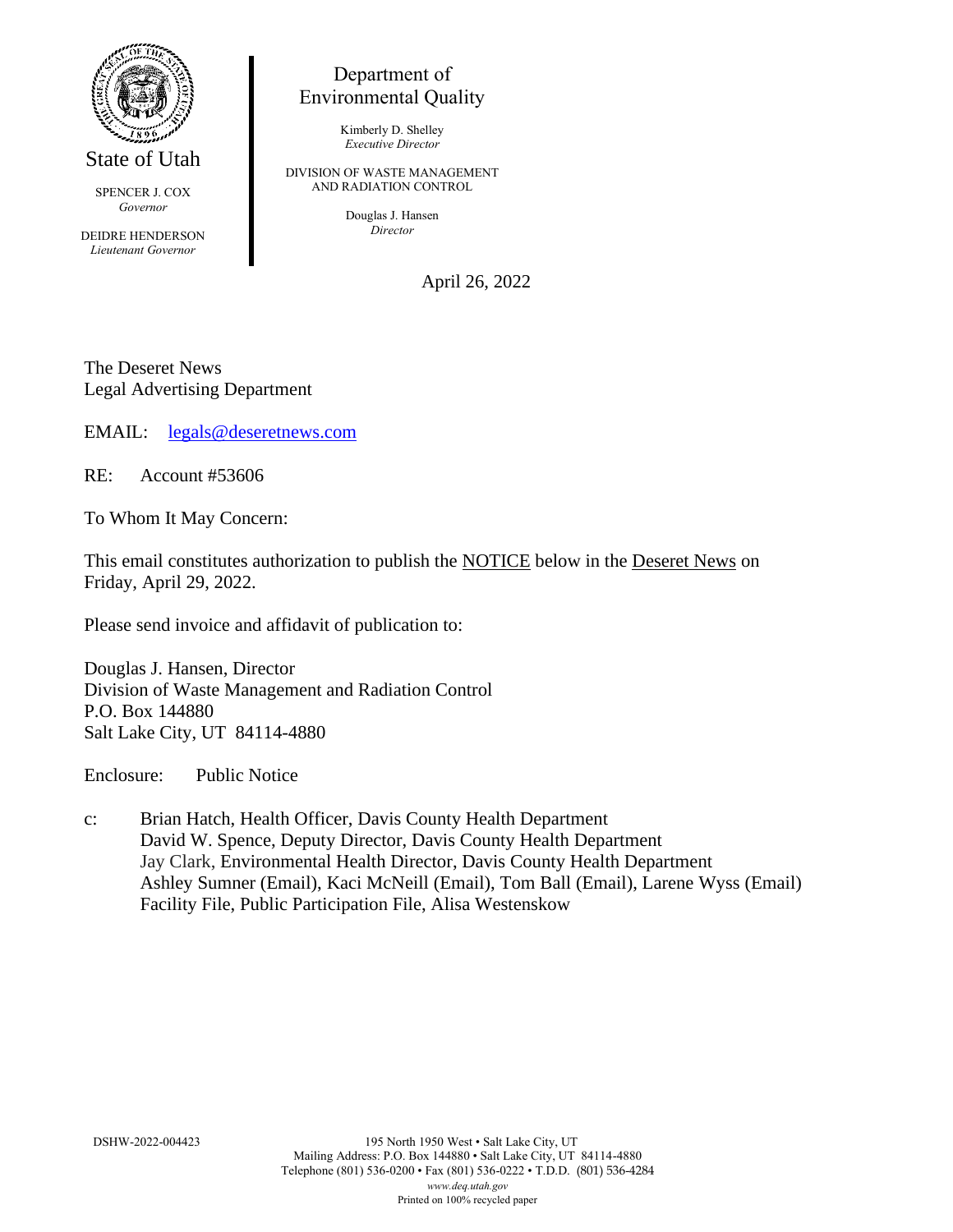

State of Utah

SPENCER J. COX *Governor*

DEIDRE HENDERSON *Lieutenant Governor*

## Department of Environmental Quality

Kimberly D. Shelley *Executive Director*

DIVISION OF WASTE MANAGEMENT AND RADIATION CONTROL

> Douglas J. Hansen *Director*

> > April 26, 2022

The Salt Lake Tribune Legal Advertising Department

EMAIL: [legals@sltrib.com](mailto:legals@sltrib.com)

RE: Account #SLT0010250

To Whom It May Concern:

This email constitutes authorization to publish the NOTICE below in the Salt Lake Tribune on Sunday, May 1, 2022.

Please send invoice and affidavit of publication to:

Douglas J. Hansen, Director Division of Waste Management and Radiation Control P.O. Box 144880 Salt Lake City, UT 84114-4880

Enclosure: Public Notice

c: Brian Hatch, Health Officer, Davis County Health Department David W. Spence, Deputy Director, Davis County Health Department Jay Clark, Environmental Health Director, Davis County Health Department Ashley Sumner (Email), Kaci McNeill (Email), Tom Ball (Email), Larene Wyss (Email) Facility File, Public Participation File, Alisa Westenskow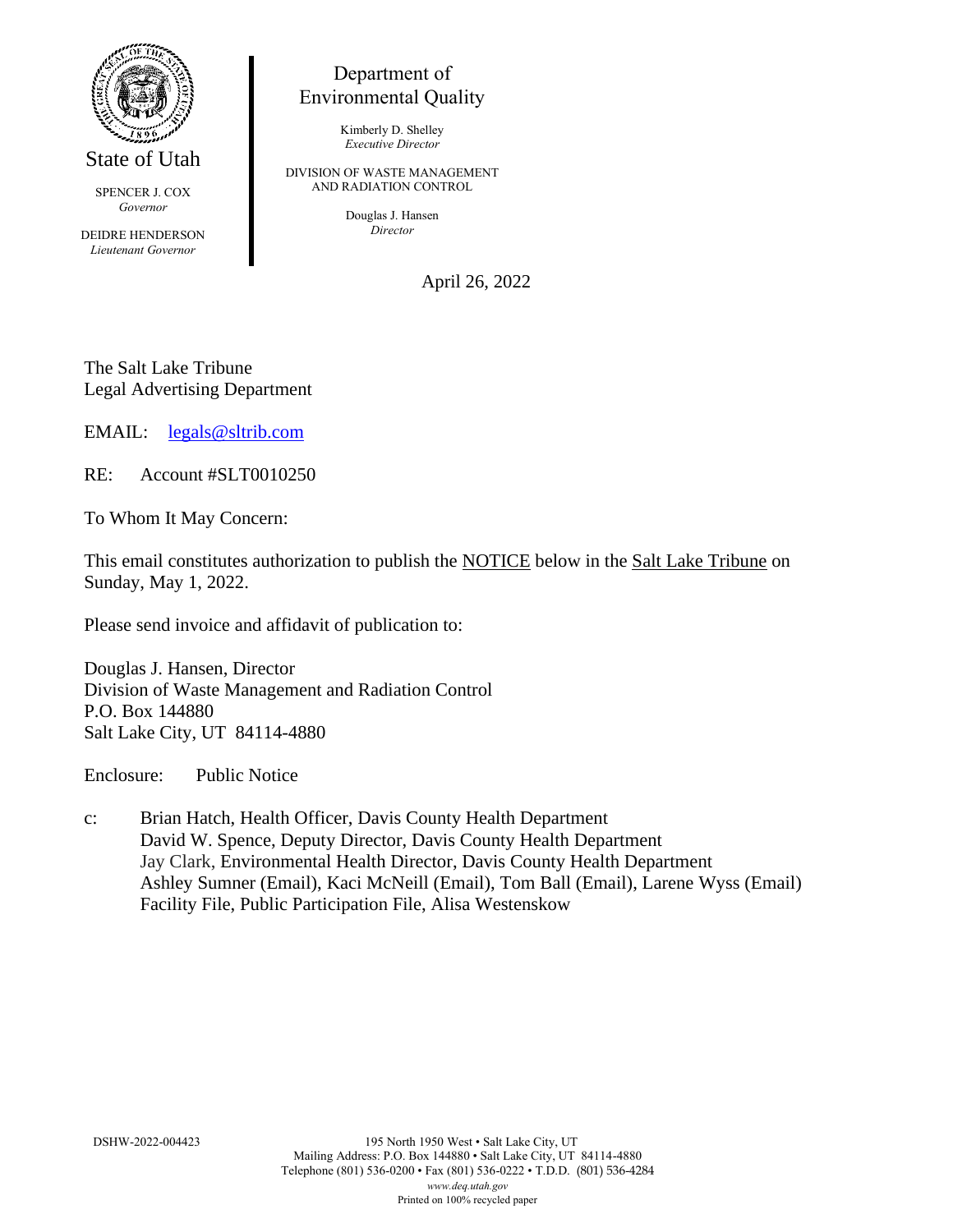

State of Utah

SPENCER J. COX *Governor*

DEIDRE HENDERSON *Lieutenant Governor*

## Department of Environmental Quality

Kimberly D. Shelley *Executive Director*

DIVISION OF WASTE MANAGEMENT AND RADIATION CONTROL

> Douglas J. Hansen *Director*

> > April 26, 2022

The Davis Journal Legal Advertising Department

EMAIL: [notices@davisjournal.com](mailto:notices@davisjournal.com)

To Whom It May Concern:

This email constitutes authorization to publish the NOTICE below in the Davis Journal on Friday, April 29, 2022.

Please send invoice and affidavit of publication to:

Douglas J. Hansen, Director Division of Waste Management and Radiation Control P.O. Box 144880 Salt Lake City, UT 84114-4880

Enclosure: Public Notice

c: Brian Hatch, Health Officer, Davis County Health Department David W. Spence, Deputy Director, Davis County Health Department Jay Clark, Environmental Health Director, Davis County Health Department Ashley Sumner (Email), Kaci McNeill (Email), Tom Ball (Email), Larene Wyss (Email) Facility File, Public Participation File, Alisa Westenskow